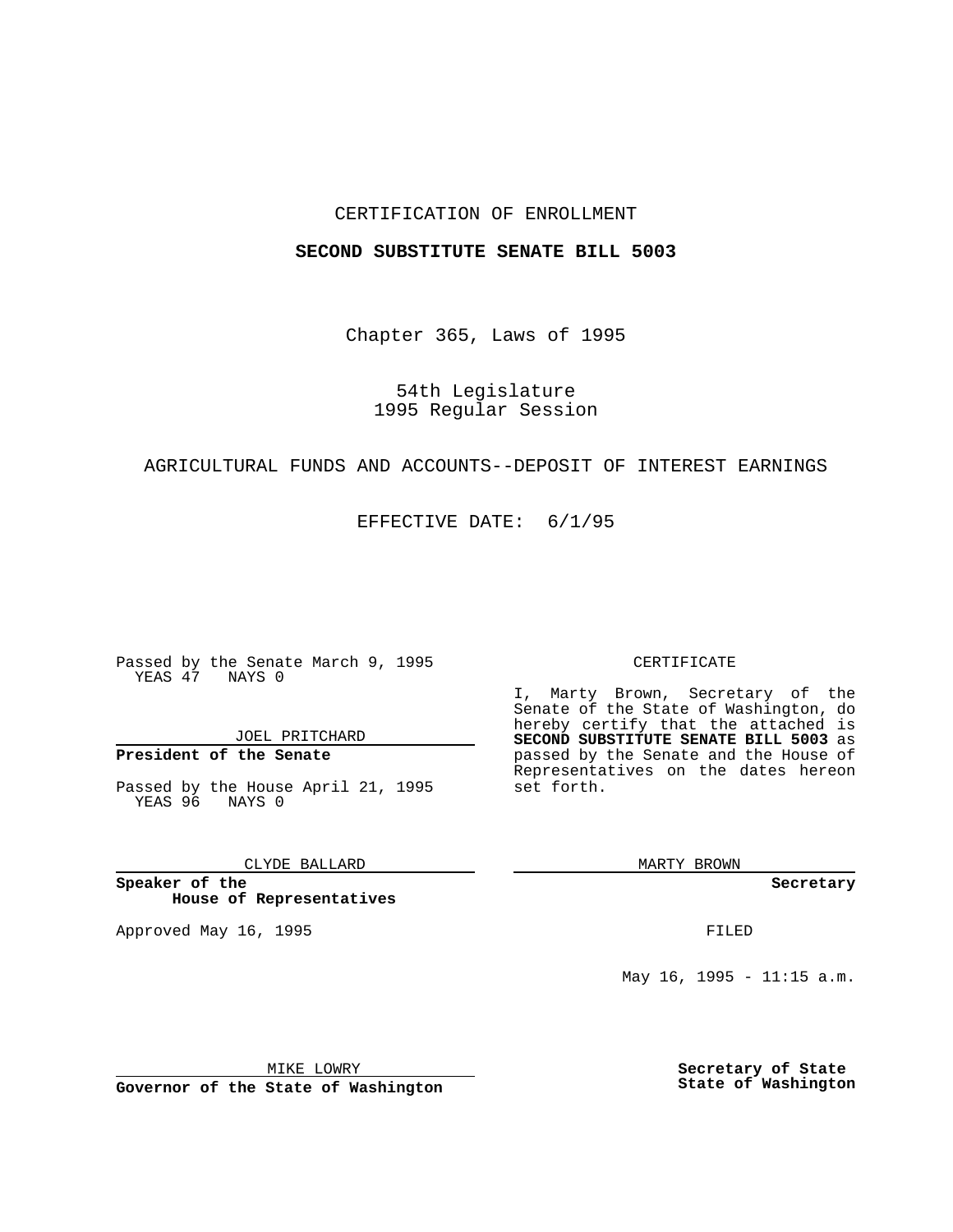## **SECOND SUBSTITUTE SENATE BILL 5003** \_\_\_\_\_\_\_\_\_\_\_\_\_\_\_\_\_\_\_\_\_\_\_\_\_\_\_\_\_\_\_\_\_\_\_\_\_\_\_\_\_\_\_\_\_\_\_

\_\_\_\_\_\_\_\_\_\_\_\_\_\_\_\_\_\_\_\_\_\_\_\_\_\_\_\_\_\_\_\_\_\_\_\_\_\_\_\_\_\_\_\_\_\_\_

Passed Legislature - 1995 Regular Session

## **State of Washington 54th Legislature 1995 Regular Session**

**By** Senate Committee on Ways & Means (originally sponsored by Senators Rasmussen, Newhouse, Loveland, Sellar, Snyder, Hochstatter, Prince, Bauer, Morton, Haugen, Winsley and A. Anderson)

Read first time 03/06/95.

 AN ACT Relating to the deposit of interest earnings from agricultural funds and accounts; reenacting and amending RCW 43.79A.040; providing an effective date; and declaring an emergency.

BE IT ENACTED BY THE LEGISLATURE OF THE STATE OF WASHINGTON:

 **Sec. 1.** RCW 43.79A.040 and 1993 sp.s. c 8 s 2 and 1993 c 500 s 5 are each reenacted and amended to read as follows:

 (1) Money in the treasurer's trust fund may be deposited, invested and reinvested by the state treasurer in accordance with RCW 43.84.080 in the same manner and to the same extent as if the money were in the state treasury.

 (2) All income received from investment of the treasurer's trust fund shall be set aside in an account in the treasury trust fund to be known as the investment income account.

 (3) The investment income account may be utilized for the payment of purchased banking services on behalf of treasurer's trust funds including, but not limited to, depository, safekeeping, and disbursement functions for the state treasurer or affected state agencies. The investment income account is subject in all respects to chapter 43.88 RCW, but no appropriation is required for payments to